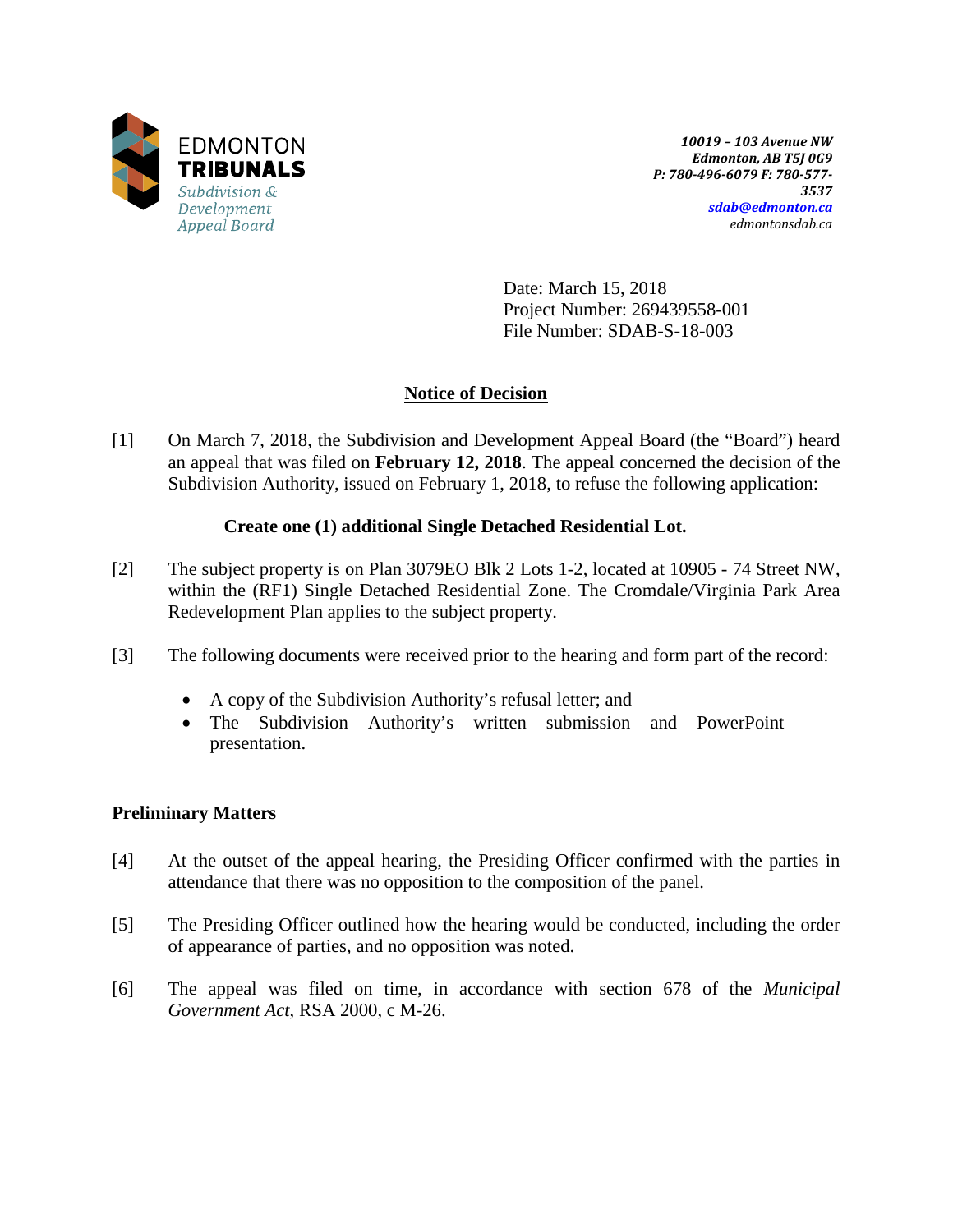### **Summary of Hearing**

- *i) Position of the Appellant, Mr. R. Shinkaruk*
- [7] Mr. Shinkaruk has lived at the subject site for over 30 years in a fairly large house which was recently destroyed in a fire. He no longer requires such a large house and wishes to split the lot and build two smaller houses.
- [8] The Subdivision Authority indicated they would approve a subdivision to create two skinny houses facing west; however, he dislikes the design of typical skinny houses and feels they all look the same. Splitting the site to create two south facing houses is his preferred option and it would allow him to build more creatively. He has spoken to several builders that also agree with a north to south centreline lot split.
- [9] Splitting the lots to face south would provide both lots equal driveway access to 109 Avenue and they would face the same direction as the driveway immediately south of the school.
- [10] West facing driveways would only allow for a five-foot entranceway and a windowless living room. He would have to locate the living room on the second floor to accommodate a window.
- [11] House plans have not been prepared yet. If the subdivision is approved he will work with the City to design two houses that meet all of the requirements of the *Edmonton Zoning Bylaw* (the *Bylaw*). He indicated that each proposed lot would be 5,000 square feet and designing a house to meet the *Bylaw* would not be difficult.
- [12] Mr. Shinkaruk has not consulted with Transportation Services regarding driveway access abutting 109 Avenue. There is no lane and the original house had driveway access abutting 109 Avenue.
- [13] He does not object to the recommended conditions and advisements by the Subdivision Authority.
	- *ii) Position of the Subdivision Authority, Ms. S. Mah, who was accompanied by Mr. B. McDowall*
- [14] When Ms. Mah reviewed the proposed subdivision she reviewed the Cromdale/Virginia Park Area Redevelopment Plan, formally the Stadium Station Area Redevelopment Plan (the "ARP") pursuant to section 654(1) of the *Municipal Government Act* (the *Act*):

654(1) A subdivision authority must not approve an application for subdivision approval unless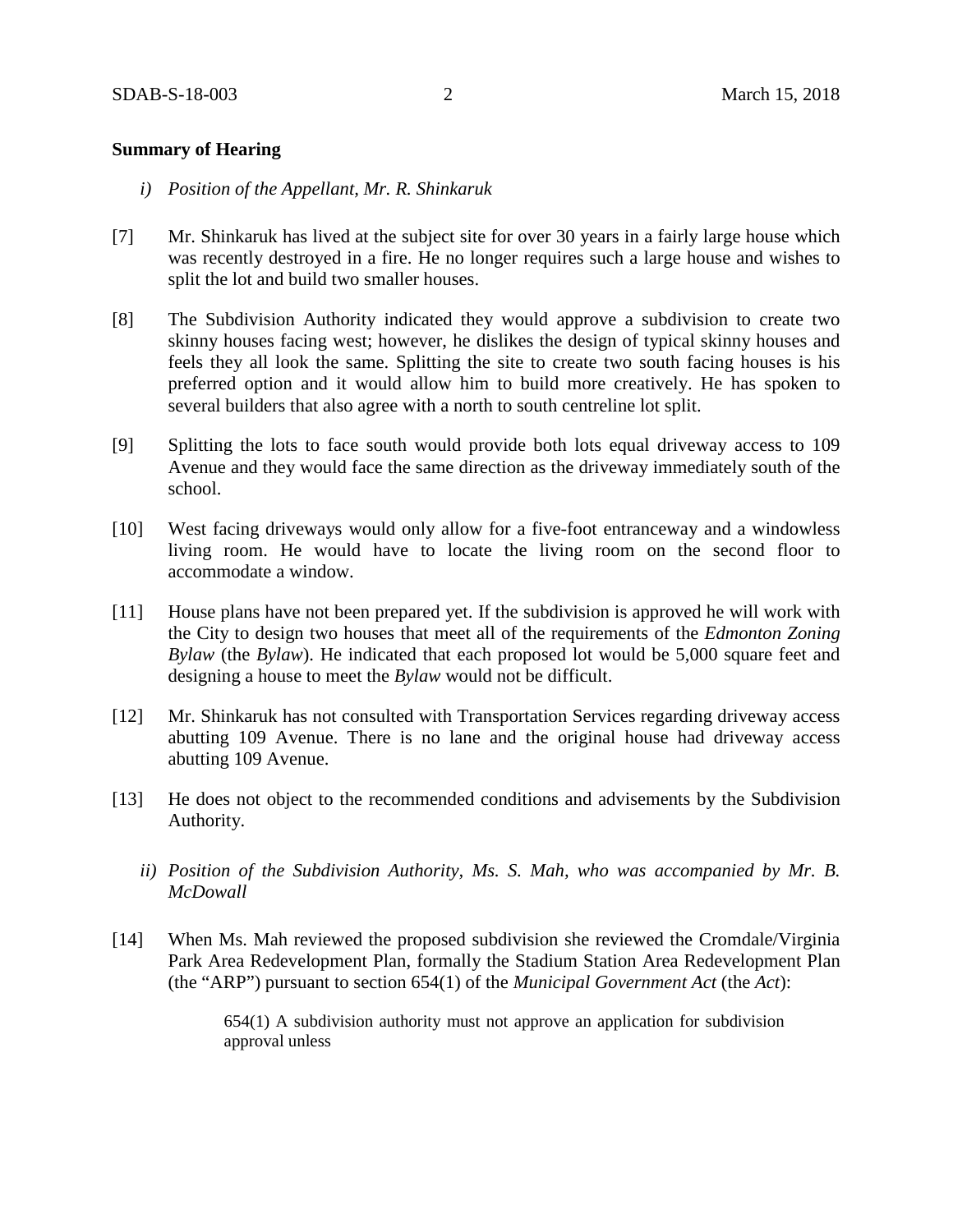- (b) the proposed subdivision conforms to the provisions of any growth plan under Part 17.1, any statutory plan and, subject to subsection (2), any land use bylaw that affects the land proposed to be subdivided, […]
- [15] The ARP came into effect in 1983 and the plan recognizes the subject site as an Urban Services site, which is intended for schools, parks, churches, institutions and utilities.
- [16] The subject site is unusual as it is adjacent to the southern portion of a school site. Although the proposed application does not conform to an Urban Services Use, the proposed subdivision could meet the residential intent of the ARP, which is to support and maintain low density residential housing. She acknowledged that the subject site was created in 1930, well before the ARP was implemented.
- [17] The main reason for refusal was that the proposed lots would not meet the minimum 30.0-metre site depth requirement for Single Detached Housing per section 110.4(2)(c) of the *Bylaw*. The proposed site depths are 20.12 metres, resulting in a 9.88-metre deficiency, which is not compatible with the lots in the immediately surrounding area, which have site depths between 36.58 metres to 46.94 metres.
- [18] The proposed subdivision would create non-conforming lots, which could create uncertainty for future property owners and it would force the Development Authority to grant a variance in site depth. She had consulted with a Development Officer and was advised that if site depth was the only variance in the *Bylaw*, it would most likely be granted. However, house drawings have not been submitted and it is possible there are further development variances, which could result in a refusal.
- [19] If the subdivision was split on a centreline east to west, the lots would comply with the site regulations of the *Bylaw*. Ms. Mah indicated that other options have been discussed with the Appellant, including building a semi-detached house or applying to have the site re-zoned.
- [20] Ms. Mah and Mr. McDowall provided the following responses to questions from the Board:
	- a. With regard to section 654(2) of the *Act*, which states:

654(2) A subdivision authority may approve an application for subdivision approval even though the proposed subdivision does not comply with the land use bylaw if, in its opinion,

- (a) the proposed subdivision would not
	- (i) unduly interfere with the amenities of the neighbourhood, or
	- (ii) materially interfere with or affect the use, enjoyment or value of neighbouring parcels of land, […]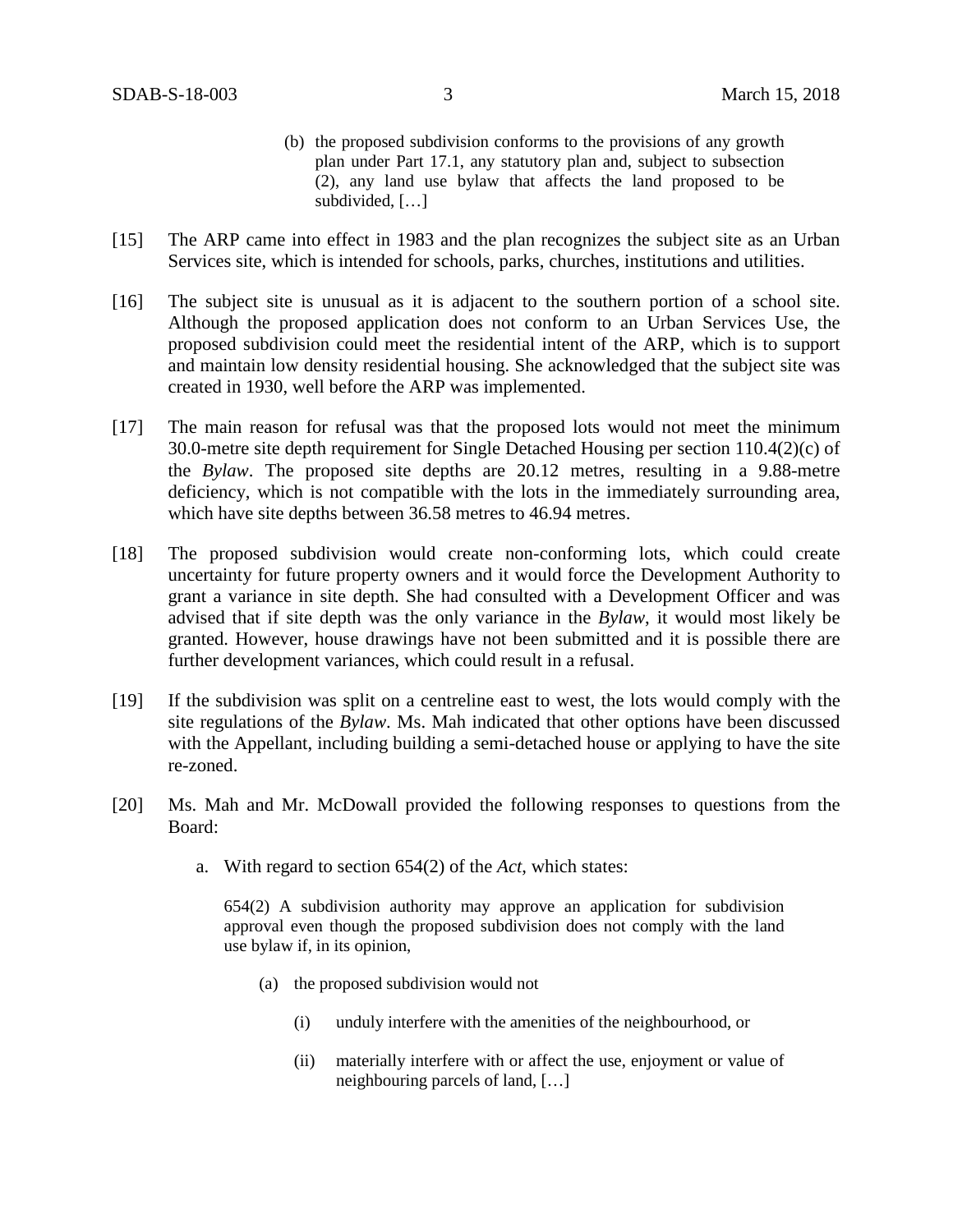Ms. Mah indicated that the proposed subdivision is not compatible with the neighbourhood as the proposed lots would be visually smaller than the other existing lots. In her opinion, it is difficult to determine whether there would be an undue or material interference at this time as no plans have been submitted.

- b. Ms. Mah agreed that no matter which way the lots are oriented on the subject site, the lot size would remain the same and a subdivision would still result in significantly large lots with green space.
- c. Mr. McDowall explained that the policy of the Subdivision Authority is to not approve subdivisions that would create lots less than 7.5 metres in width or less than 30 metres in depth as that is the direction they have received from City Council.
- d. Transportation Services reviewed the proposed subdivision and had no objections.
- *iii) Rebuttal of the Appellant, Mr. R. Shinkaruk*
- [21] Mr. Shinkaruk indicated that the subject site is a unique lot and he is unaware of any similar lots in the city that are located adjacent to a school.
- [22] He reiterated that building two south facing houses would not look unusual as the adjacent school also faces south.

### **Decision**

- [23] The appeal is **ALLOWED** and the decision of the Subdivision Authority is **REVOKED**. The subdivision is **GRANTED** as applied for to the Subdivision Authority despite the non-compliance with section 110.4(1)(c) of the *Edmonton Zoning Bylaw*. This approval is subject to the following **CONDITIONS**:
	- 1. That the owner constructs a storm sewer main extension to proposed Lot B, to the satisfaction of EPCOR Drainage and Subdivision and Development Coordination, and
	- 2. That the owner pay all outstanding property taxes prior to the endorsement of the plan of survey.

#### Next Steps for Subdivision Approval

• The next step in the subdivision process is to have a legal instrument prepared (ie. Plan of Survey) in order to register the approved subdivision. The legal instrument is then forwarded to the City for endorsement along with the endorsement fee (\$662.00 - 2018 Fees Schedule) and subsequently released to the applicant for registration at the Land Titles Office.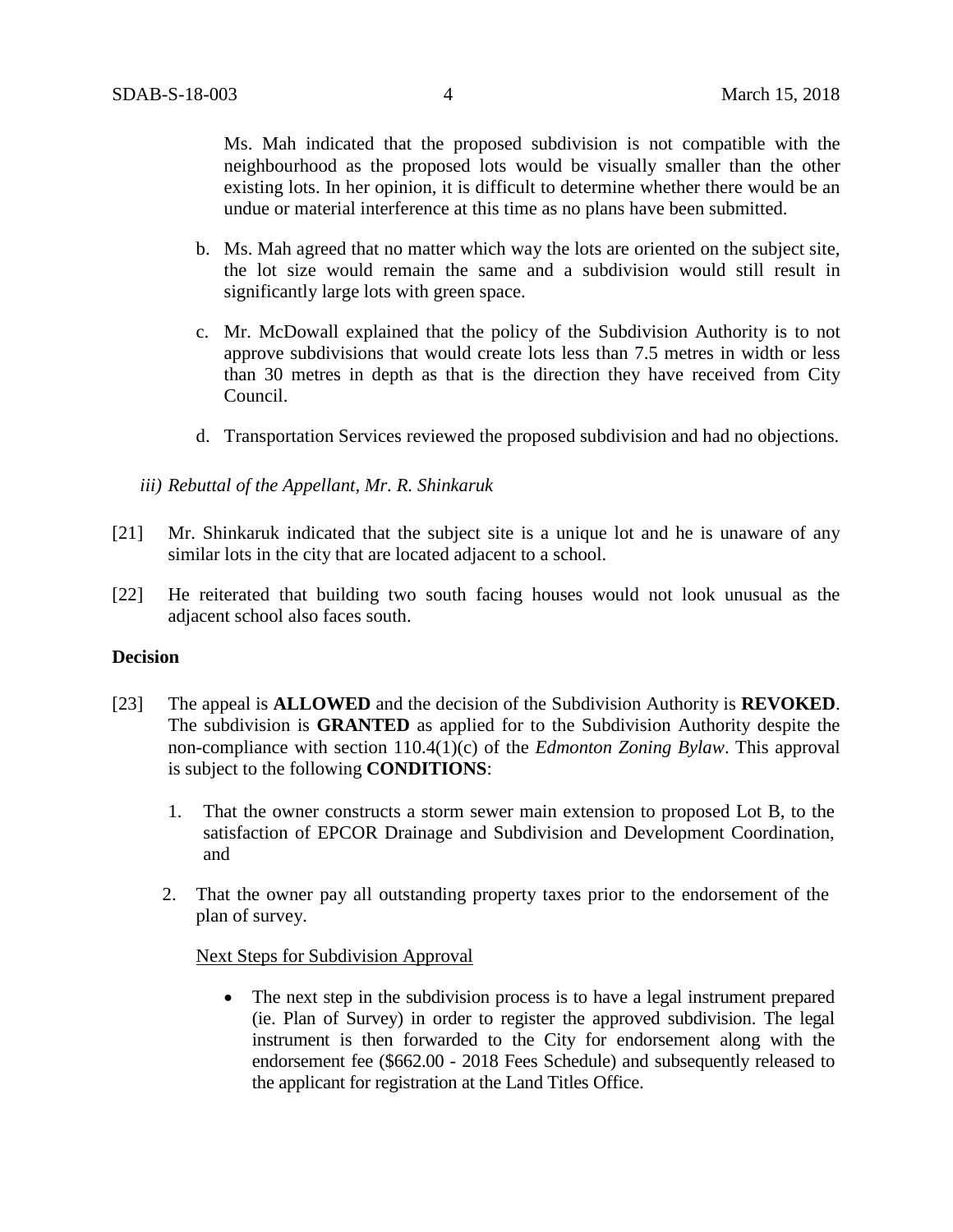### **Transportation**

- There are existing boulevard trees adjacent to the site on 74 Street and 109 Avenue that must be protected during construction. For information about tree protection please refer to the City of Edmonton's web site (Trees and Construction).
- Any proposed access for proposed Lot A must maintain a minimum clearance of 2.4 m from all boulevard trees. For further information the owner/applicant may contact George Szilagyi (780-496-4990) of Parks and Road Services.

#### Building / Site

• The owner shall ensure that any change in property boundaries does not cause any structures on site to become non-compliant with the Safety Codes Act and Alberta Building Code. Permits may be required for such changes. Please contact 311 for more information.

#### Servicing

- The owner is required to make satisfactory arrangements for, and pay all costs associated with separate servicing to each lot, as well as the modification, relocation and/or removal of existing services. For further information, please contact: EPCOR Distribution & Transmission Inc. (780- 412-4000), TELUS Communications (Edmonton) Inc. (Real Estate Division [Rights of Way] 780-508-2456), ATCO Gas (780-424-5222) and EPCOR Drainage (water and sewer servicing 780-496-5444).
- Water service enters the proposed subdivision approximately 4.1 m north of the north property line of 109 Avenue off of 74 Street. Sanitary Service enters the proposed subdivision approximately 24.8 m east of Manhole #270019. As per the Drainage and Waterworks Bylaws, these services cannot cross the proposed property line.
- If power service crosses the proposed property line the owner may be required to provide a blanket easement in favour of EPCOR Distribution & Transmission Inc. If required, said easement shall be registered prior to or concurrent with the final plan of survey (contact EPCOR Land Administration Group at 780-412-3252).

### **Reasons for Decision**

[24] Pursuant to section 680(2)(f) of the *Municipal Government Act* (the *Act*), the Board is delegated the same authority that the Subdivision Authority had when making the original decision. This authority is found in section 654 of the *Act*, of which states: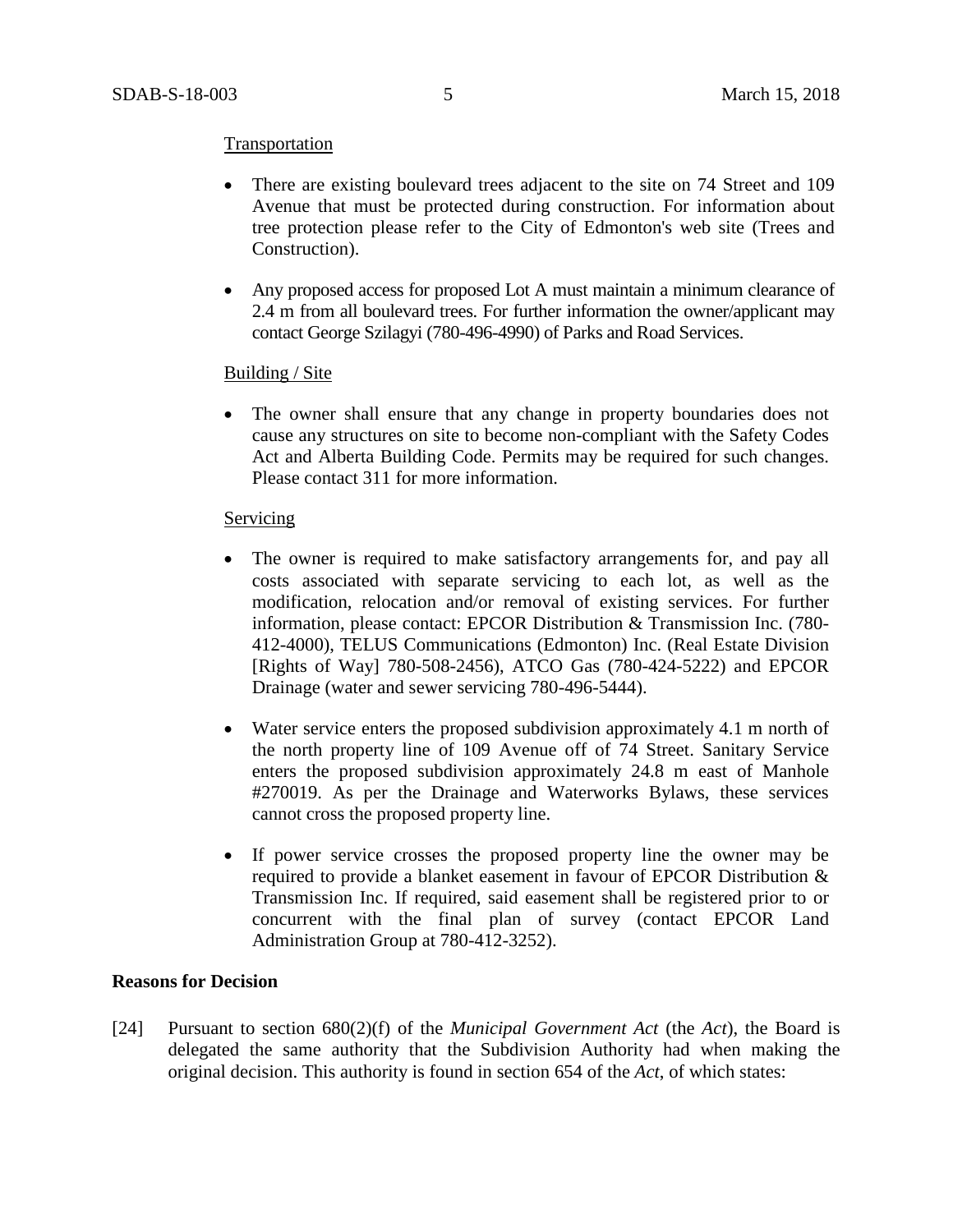**(**1**)** A subdivision authority must not approve an application for subdivision approval unless

- (a) the land that is proposed to be subdivided is, in the opinion of the subdivision authority, suitable for the purpose for which the subdivision is intended,
- (b) the proposed subdivision conforms to the provisions of any growth plan under Part 17.1, any statutory plan and, subject to subsection (2), any land use bylaw that affects the land proposed to be subdivided,
- (c) the proposed subdivision complies with this Part and Part 17.1 and the regulations under those Parts, and
- (d) all outstanding property taxes on the land proposed to be subdivided have been paid to the municipality where the land is located or arrangements satisfactory to the municipality have been made for their payment pursuant to Part 10.
- (1.1) A decision of a subdivision authority must state
	- (a) whether an appeal lies to a subdivision and development appeal board or to the Municipal Government Board, and
	- (b) if an application for subdivision approval is refused, the reasons for the refusal.

(1.2) If the subdivision authority is of the opinion that there may be a conflict or inconsistency between statutory plans, section 638 applies in respect of the conflict or inconsistency.

(2) A subdivision authority may approve an application for subdivision approval even though the proposed subdivision does not comply with the land use bylaw if, in its opinion,

- (a) the proposed subdivision would not
	- (i) unduly interfere with the amenities of the neighbourhood, or
	- (ii) materially interfere with or affect the use, enjoyment or value of neighbouring parcels of land,

and

(b) the proposed subdivision conforms with the use prescribed for that land in the land use bylaw.

The Board finds that it has jurisdiction to hear this appeal.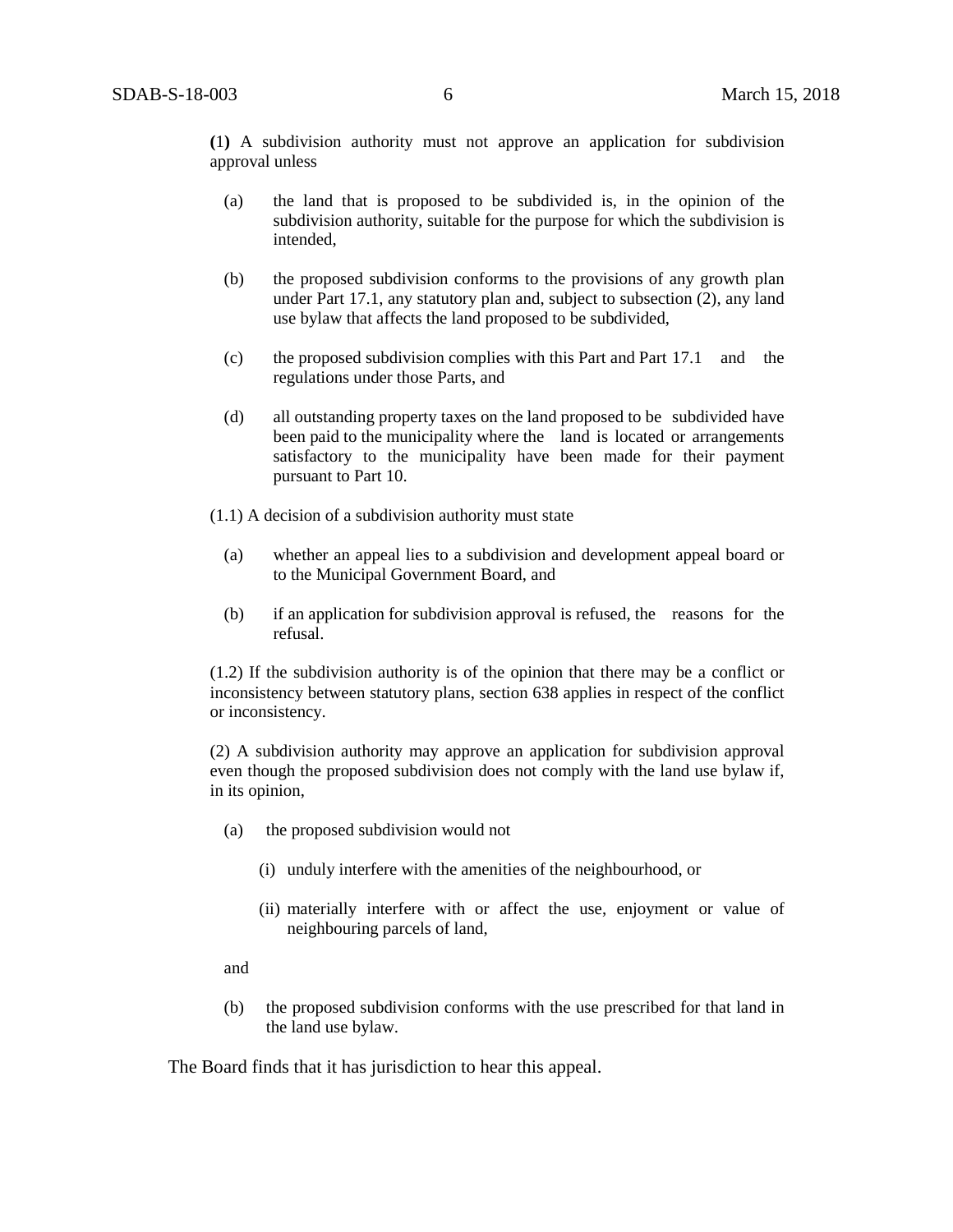- [25] The Board notes that a subdivision application to split the lots along an east to west centre line would completely comply with the site regulations of the *Edmonton Zoning Bylaw* (the *Bylaw*). However, although the proposed subdivision application splits the lots along a north to south centreline; both the proposed and aforementioned orientations would result in the same lot area.
- [26] While the Board acknowledges that the proposed subdivided lots are not compliant with regard to Site Depth, the Board finds that, pursuant to section 654(2) of the *Act* the proposed subdivision is justified for the following reasons:
	- a) Since the proposed lots are the only residential properties fronting south onto 109 Avenue, there is no incompatibility with the block face requirements of the Mature Neighbourhood Overlay.
	- b) The Board notes that the proposed lots are in excess of the minimum Site Area requirements and accepts the Appellant's contention that each lot can accommodate reasonably sized Single Detached Houses that are fully compliant with the minimum required Yard, Amenity Area, Setbacks and Site Coverage requirements of the *Bylaw*.
	- c) The Board was provided no evidence to support the suggestion in the Subdivision Authority's written submission that variances additional to that for Site Depth would be required to achieve development.
	- d) The Board further notes that there is open green space, a parking lot, and a school abutting the proposed lots. Based on this fact and the overall proposed lot dimensions the Board finds non-compliant Site Depth will not create a material impact on any residential properties.
- [27] While the Subdivision Authority contended that the proposed subdivision is uncharacteristic of the area, the Board notes that the subject site is unique in location, the only abutting property being the school grounds, and that the proposed subdivision will provide for two south-facing houses that will be compatible with the orientation of the adjacent school on 109 Avenue.
- [28] The Board finds that a subdivision on the east to west centreline would require at least one of the lots to require a front access garage which, as the Appellant noted, would be uncharacteristic along 74 Street.
- [29] While the Cromdale/Virginia Park Area Redevelopment Plan (the "ARP") refers to the subject site as Urban Services Land Use, the Board notes it was subdivided and used for residential purposes prior to the implementation of the ARP and remains under the (RF1) Single Detached Residential Zone despite the ARP. The Board therefore concludes that the proposed subdivision conforms with the Single Detached Housing Use prescribed for this land in the *Bylaw*.
- [30] The Appellant agrees with the recommended conditions and advisements by the Subdivision Authority.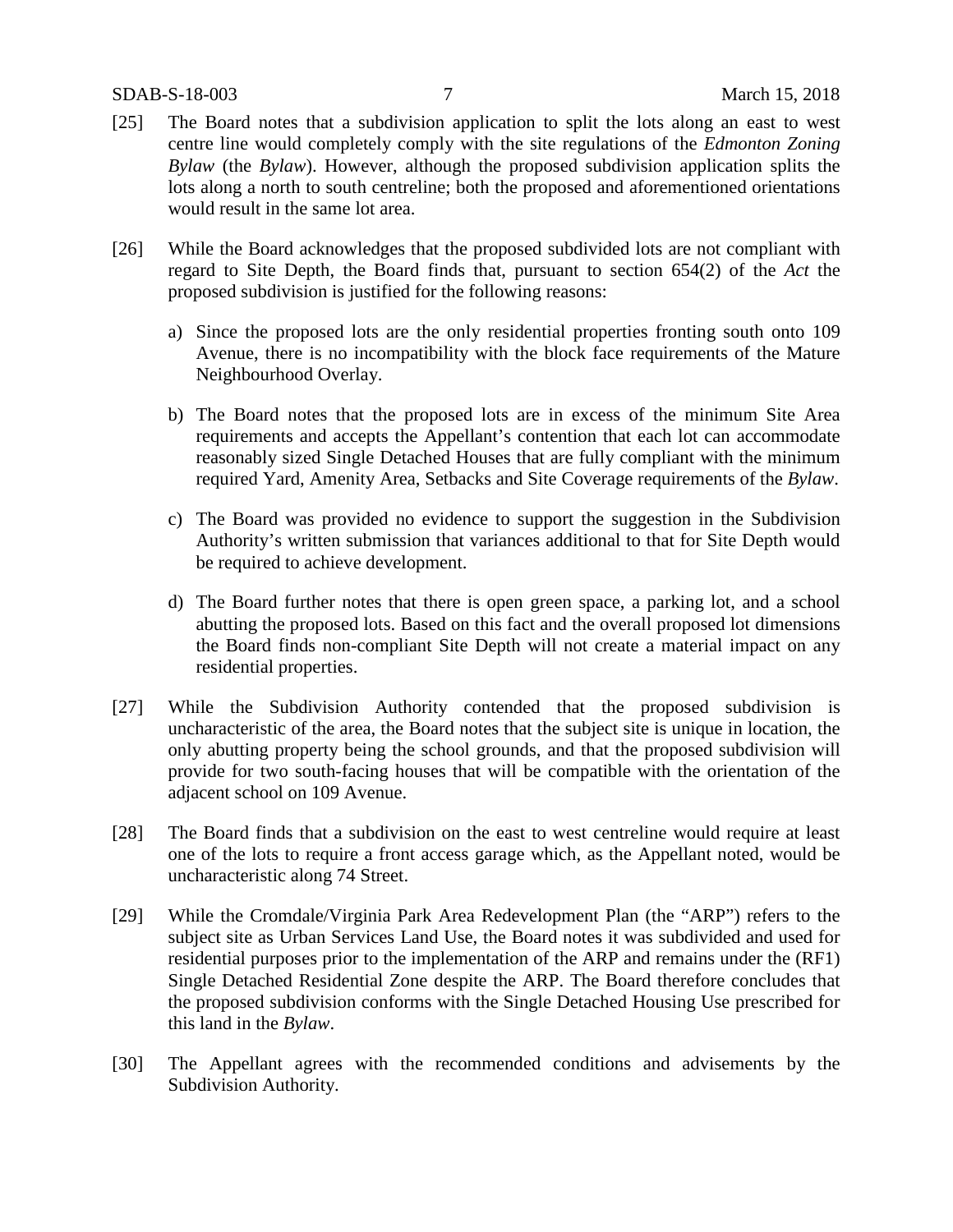SDAB-S-18-003 8 March 15, 2018

[31] The Board concludes that the proposed subdivision will not unduly interfere with the amenities of the neighbourhood, or materially interfere with or affect the use, enjoyment or value of neighbouring parcels of land.

 $1002$ Derer  $\overleftarrow{z}$ 

Mr. N. Somerville, Presiding Officer Subdivision and Development Appeal Board

Board Members in Attendance: Ms. K. Cherniawsky; Ms. E. Solez; Ms. G. Harris; Mr. R. Hachigian